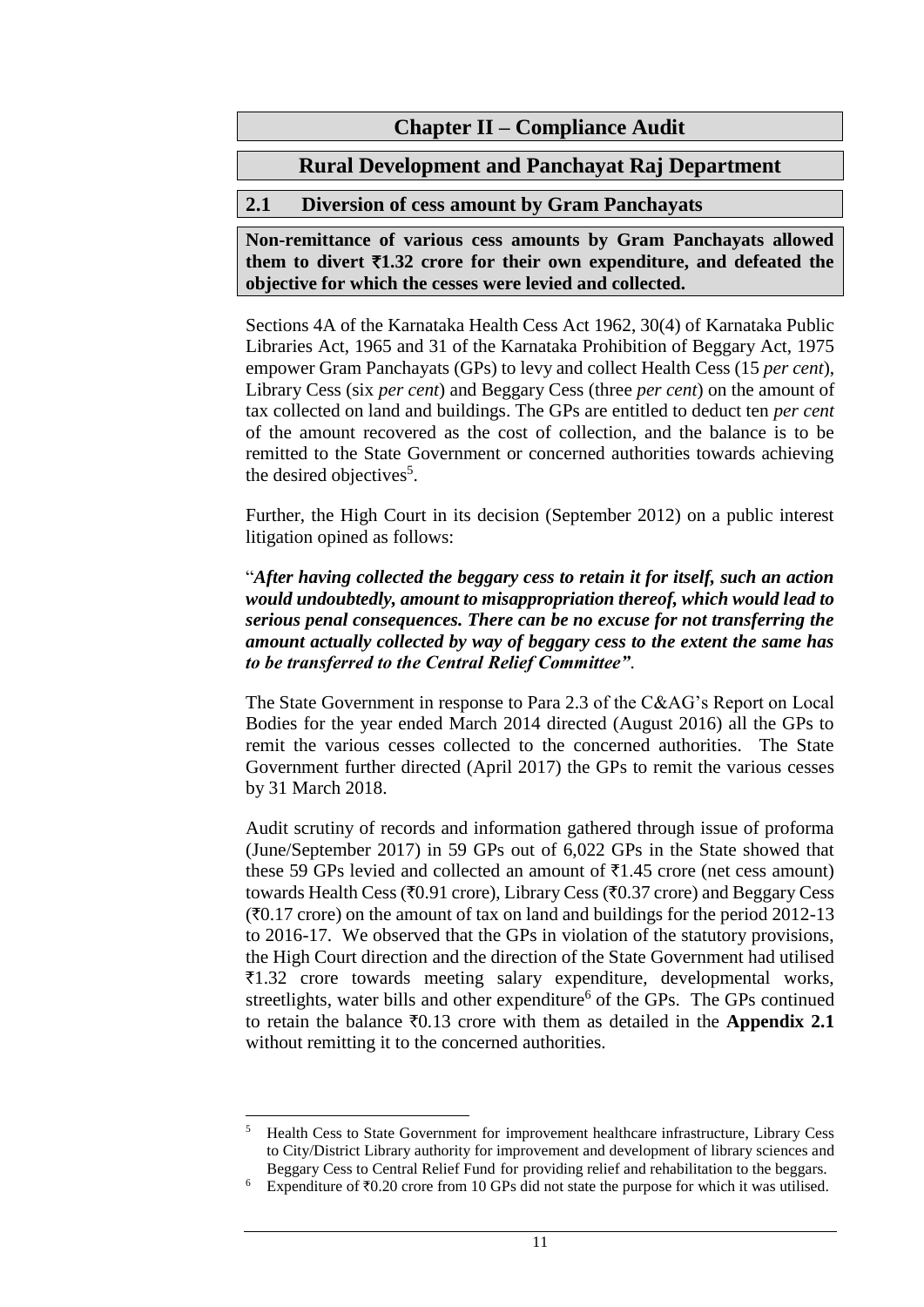This diversion of funds by the GPs for their own expenditure was irregular, and defeated the objective for which the cesses were levied and collected. The nonremittance of cesses is likely to impact the activities of the Departments of Health, Libraries *viz.* purchase of books, journals, *etc.*, and the Central Relief Fund in providing rehabilitation care to the beggars. These are only illustrative cases, and the risk of similar omission in other GPs cannot be ruled out. The State Government, therefore, needs to look into this issue in all 6,022 GPs and take appropriate remedial measures.

The State Government replied (June 2018) that the GPs of Taluk Panchayats, Kadur and Tarikere would remit the various cess amounts to the concerned authorities within six months and the other GPs had not furnished any details of remittances. The State Government also failed to initiate necessary action against the GPs.

## **2.2 Misuse/wastage of public funds**

### **The Executive Officer, Taluk Panchayat, Gangavathi, spent** `**22.47 lakh on publishing greetings and messages in print/electronic media without any attendant public interest.**

In terms of Rule 2 of the Manual of Contingent Expenditure, 1958, contingent charges include all incidental and other expenses which are incurred for the management of an office as an office or for the technical working of a department. This does not include the expenses which are classified under some other head of expenditure *e.g.*, works, stock, *etc*. Rule 16 of the Karnataka Financial Code, 1958, stipulates that it is the duty of every Government servant to be constantly watchful to see that the best possible value is obtained for all public funds spent by him or under his control and to guard scrupulously against every kind of wasteful expenditure from public funds. Further, the Hon'ble Supreme Court approved (May 2015) 'Guidelines on Content Regulation of Government advertising' with a view to preventing arbitrary use of public funds for advertising without any attendant public interest. The Court enunciated, among other things, that advertising campaigns should be justified and should be related to government responsibilities.

During the year 2017-18, Audit test-checked the records of Executive Officers (EOs) of 44 Taluk Panchayats (TPs). In one TP (Gangavathi, Koppal District), Audit observed (March 2018) that the EO, TP, Gangavathi had drawn an amount of  $\overline{\tau}22.47$  lakh during the years 2014-15 to 2016-17 on 56 Detailed Contingent (DC) bills under the Head of Account 2515-00-102-0-61 (TP maintenance grants). This amount was paid for publishing messages, conveying greetings and wishes for festivals (*Deepavali*, *Anegundi*, *Kanakagiri*), *Kannada Rajyotsava*, Independence Day, *etc.*, in print, electronic and digital media. Audit observed that such an expenditure funded from the public exchequer did not serve any public purpose and was not related to TP's responsibilities.

Audit also observed that 143 vouchers were paid through these 56 DC bills and scrutiny of these vouchers showed that: